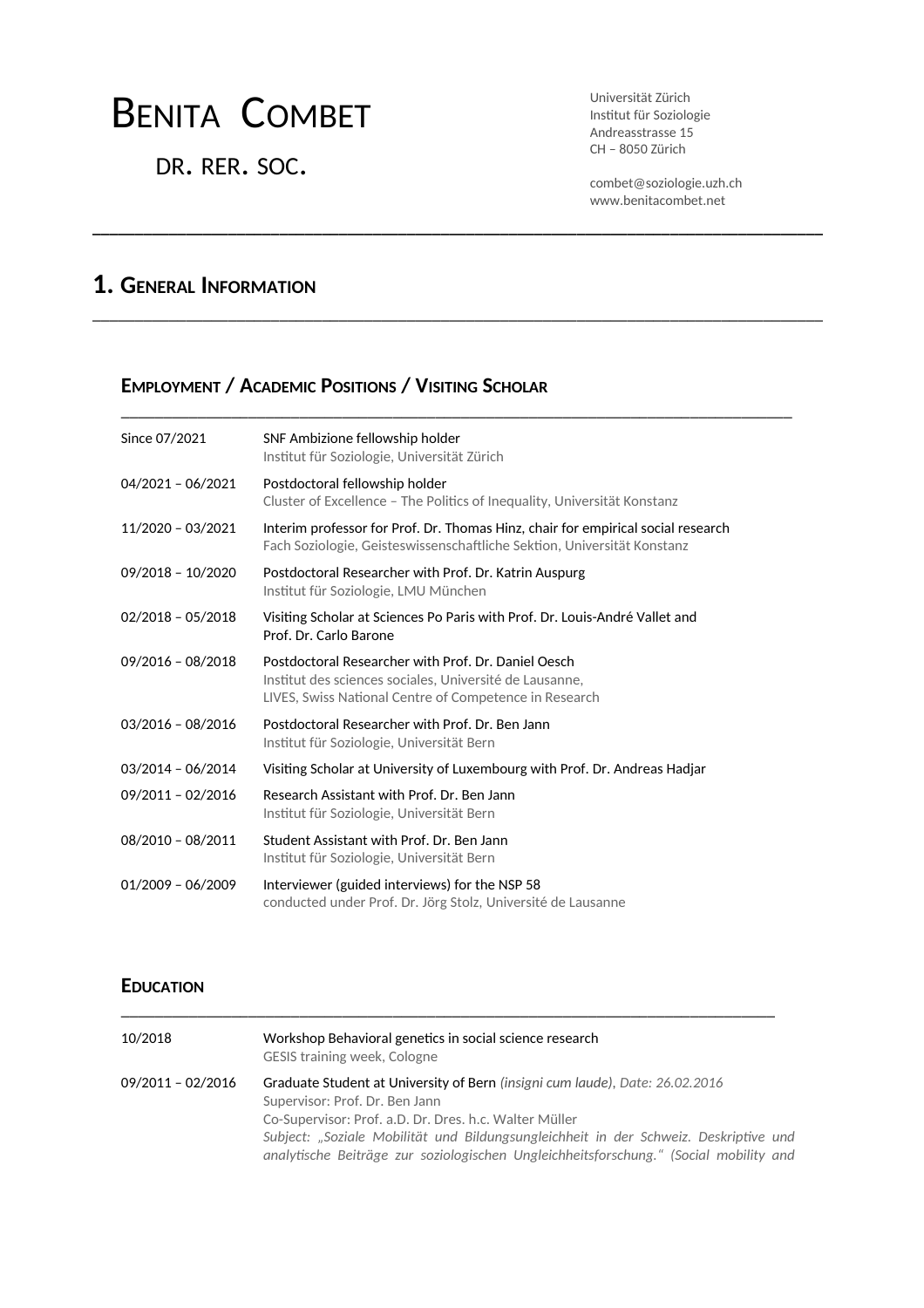educational inequality in Switzerland. Descriptive and analytical contributions)

| $05/2013 - 11/2015$ | CAS in Teaching in Higher Education (20.5 ECTS)<br>University of Bern                                                                                                                                                                                                                                                                                                                                                                                                                          |
|---------------------|------------------------------------------------------------------------------------------------------------------------------------------------------------------------------------------------------------------------------------------------------------------------------------------------------------------------------------------------------------------------------------------------------------------------------------------------------------------------------------------------|
| $02/2010 - 08/2011$ | Master Major in Sociology<br>University of Bern<br>Master thesis: "Chancengleichheit oder Statusvererbung? Die temporale Veränderung<br>sozialer Mobilität in der Schweiz."<br>(Equal chances or inheritance of advantages? On the temporal change of<br>intergenerational mobility in Switzerland)                                                                                                                                                                                            |
| $02/2008 - 06/2010$ | Bachelor Minor in Sociology<br>University of Bern                                                                                                                                                                                                                                                                                                                                                                                                                                              |
| 10/2004 - 12/2008   | Bachelor Major in Science of Religion<br>University of Bern<br>Bachelor thesis: "Die Religiosität der Studierenden der Theologie, der<br>Religionswissenschaft und der Religious Studies an der Universität Bern. Eine empirische<br>Untersuchung zur Fachhabitustheorie."<br>(How does the religiosity of students in the fields of theology, science of religion and<br>Religious Studies differ? An empirical investigation on the subject habitus of students at<br>the University of Bern |
| 10/2004 - 02/2009   | Bachelor Minor in Islamic and Middle Eastern Studies<br>University of Bern                                                                                                                                                                                                                                                                                                                                                                                                                     |

\_\_\_\_\_\_\_\_\_\_\_\_\_\_\_\_\_\_\_\_\_\_\_\_\_\_\_\_\_\_\_\_\_\_\_\_\_\_\_\_\_\_\_\_\_\_\_\_\_\_\_\_\_\_\_\_\_\_\_\_\_\_\_\_\_\_\_\_\_\_\_\_\_\_\_\_\_\_\_\_\_\_\_\_\_\_

# **2. LIST OF PUBLICATIONS**

# **JOURNAL ARTICLES (ALL PEER-REVIEWED)**

| 2021 | The social-origin gap in university completion among youth with the same school<br>abilities. Evidence from a Swiss cohort study. Longitudinal and life course studies, 12(2):<br>119-146.<br>(with Daniel Oesch, equal contribution)                                       |
|------|-----------------------------------------------------------------------------------------------------------------------------------------------------------------------------------------------------------------------------------------------------------------------------|
| 2020 | Educational aspirations and decision-making in a context of poverty. A test of rational<br>choice models in El Salvador. Research in Social Stratification and Mobility, 69.<br>(with Martina Jakob, equal contribution)                                                    |
| 2019 | The institutional dimension of class-based educational decision-making. Evidence from<br>regional variation in Switzerland. Zeitschrift für Soziologie, 48(4): 301-320.                                                                                                     |
|      | O<br>Media: Tagesanzeiger                                                                                                                                                                                                                                                   |
| 2019 | The gender wage gap opens long before motherhood. Panel evidence on early careers in<br>Switzerland. European Sociological Review, 35(3): 332-345.<br>(with Daniel Oesch, equal contribution)<br>Runner-Up for ESR 2020 Best Article Prize                                  |
|      | Lay summary: Die Lohnungleichheit zwischen Männern und Frauen<br>$\circ$<br>beginnt lange vor der Familiengründung / L'inégalité salariale entre<br>hommes et femmes commence bien avant la fondation d'une famille.<br>Social Change in Switzerland, Number 18, June 2019. |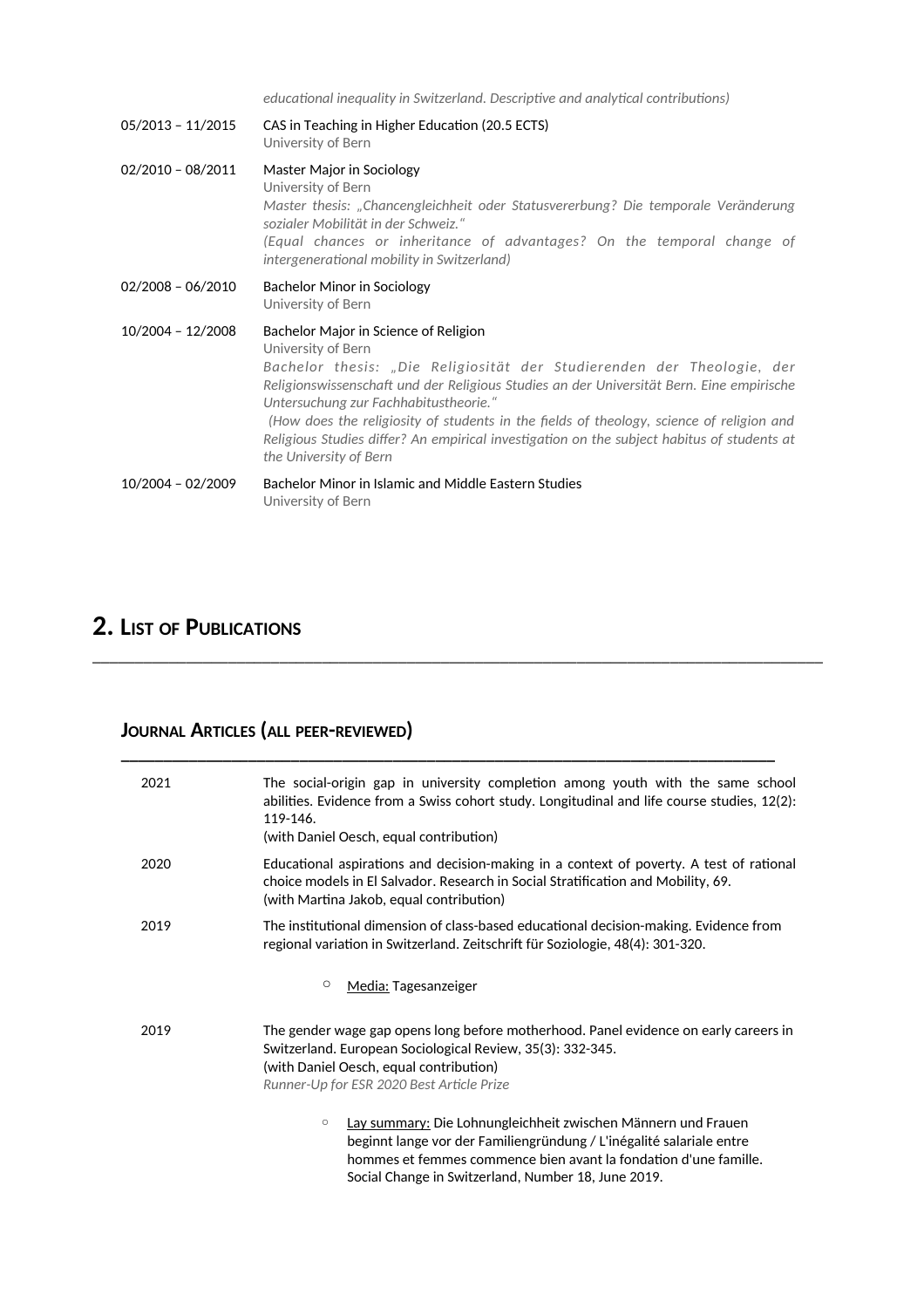| Media: Tagesanzeiger, Der Bund, Le Temps, Swissinfo, La Liberté, Tribune |
|--------------------------------------------------------------------------|
| de Genève, Le Nouvelliste, 24 heures, RTN, Radio Lac, Reiso              |

| 2017 | Late School Tracking, Less Class Bias in Educational Decision-Making? The Uncertainty<br>Reduction Mechanism and Its Experimental Testing. European Sociological Review,<br>33(1): 124-136. (with Joël Berger, equal contribution)<br>Won the Best Student Paper Award, ISA 45                                                                                                                                                                                                                      |
|------|-----------------------------------------------------------------------------------------------------------------------------------------------------------------------------------------------------------------------------------------------------------------------------------------------------------------------------------------------------------------------------------------------------------------------------------------------------------------------------------------------------|
| 2013 | Zum Einfluss von primären und sekundären Effekten der sozialen Herkunft beim zweiten<br>schulischen Übergang in der Schweiz. Ein Vergleich unterschiedlicher Dekompositions-<br>und Operationalisierungsmethoden. Schweizerische Zeitschrift für Bildungs-<br>wissenschaften, 35(3): 447-471.<br>(The impact of primary and secondary effects of social origin on the second school<br>transition in Switzerland: A comparison of decomposition methods and variable<br><i>operationalization</i> ) |
| 2012 | Zur Entwicklung der intergenerationalen Mobilität in der Schweiz. Swiss Journal of<br>Sociology, 38(2): 177-199. (with Ben Jann)<br>(On the development of intergenerational mobility in Switzerland)                                                                                                                                                                                                                                                                                               |

### **UNDER REVIEW**

| 1) | The role of personality and preferences in the evolution of the gender pay gap at the<br>beginning of the career in Switzerland. (with Barbara Zimmermann, I am the main<br>contributor) |
|----|------------------------------------------------------------------------------------------------------------------------------------------------------------------------------------------|
| 2) | STEM field choice and the role of confidence in mathematical skills. Investigating supply-<br>side mechanisms with a choice experiment.                                                  |

**\_\_\_\_\_\_\_\_\_\_\_\_\_\_\_\_\_\_\_\_\_\_\_\_\_\_\_\_\_\_\_\_\_\_\_\_\_\_\_\_\_\_\_\_\_\_\_\_\_\_\_\_\_\_\_\_\_\_\_\_\_\_\_\_\_\_\_\_\_\_\_\_\_\_\_\_\_**

### **MANUSCRIPTS IN PREPARATION**

1) Unobserved effects in teacher's decisions - anticipation of parental support? An experimental analysis. (with Ulf Liebe, I am the main contributor)

**\_\_\_\_\_\_\_\_\_\_\_\_\_\_\_\_\_\_\_\_\_\_\_\_\_\_\_\_\_\_\_\_\_\_\_\_\_\_\_\_\_\_\_\_\_\_\_\_\_\_\_\_\_\_\_\_\_\_\_\_\_\_\_\_\_\_\_\_\_\_\_\_\_\_\_\_\_**

**\_\_\_\_\_\_\_\_\_\_\_\_\_\_\_\_\_\_\_\_\_\_\_\_\_\_\_\_\_\_\_\_\_\_\_\_\_\_\_\_\_\_\_\_\_\_\_\_\_\_\_\_\_\_\_\_\_\_\_\_\_\_\_\_\_\_\_\_\_\_\_\_\_\_\_\_\_**

### **CURRENT PROJECTS**

| 1) | Why women choose 'female' professions. Analyzing mechanisms explaining horizontal<br>gender segregation with medical students (with Katrin Auspurg, LMU Munich) |
|----|-----------------------------------------------------------------------------------------------------------------------------------------------------------------|
| 2) | Are entry barriers to university deterring lower social background students? A choice<br>experiment. (with Florian Hertel, University of Hamburg)               |
| 3) | Social class-based field of study choice. An examination of potential mechanisms with a<br>choice experiment.                                                   |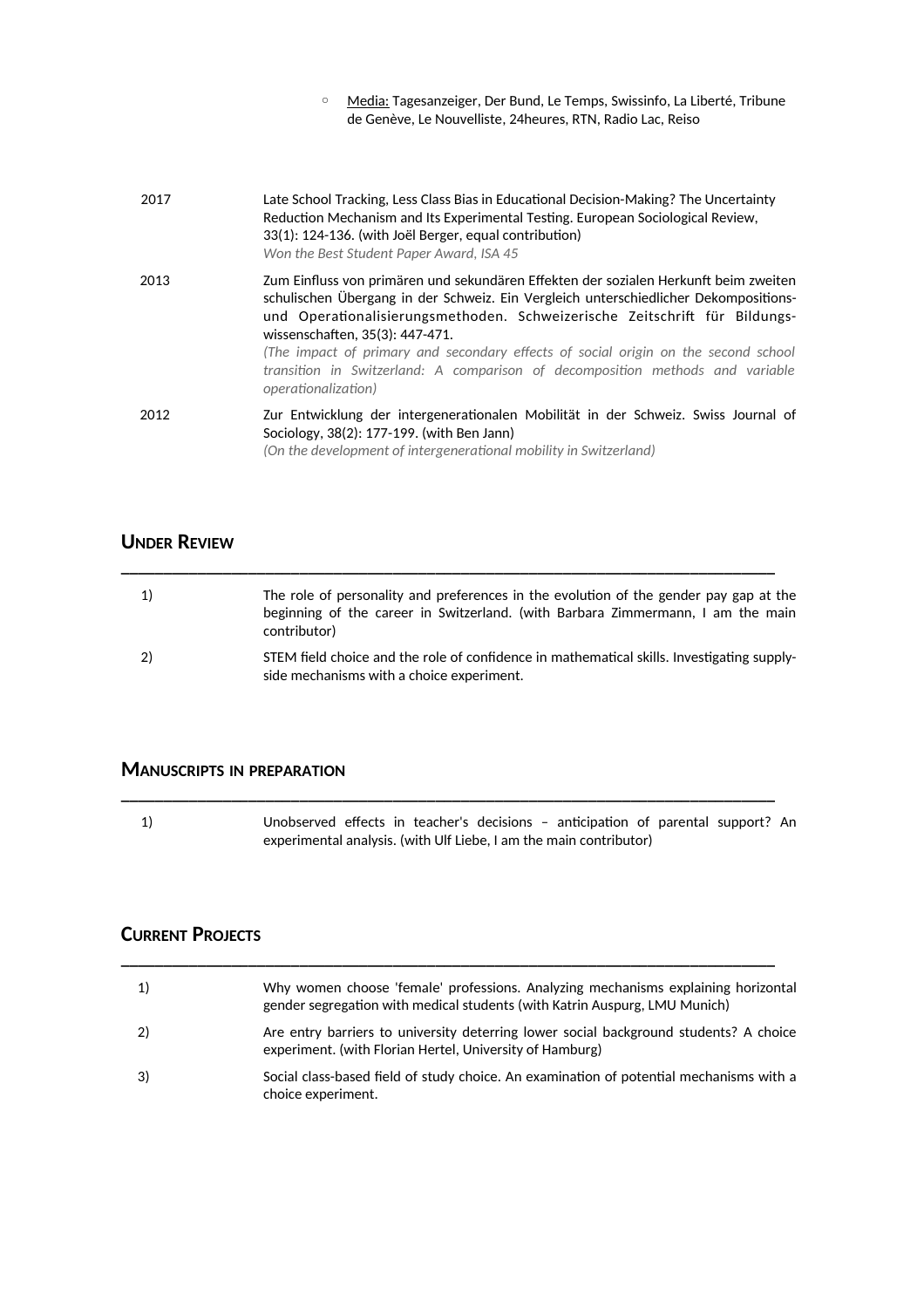# **3. LIST OF SCIENTIFIC TALKS**

#### **INVITED TALKS**

| 07/2021 | "Investigating supply-side mechanisms of field of gendered field of study choice".<br>Colloquium, Cluster of Excellence - The Politics of Inequality, Universität Konstanz.                                                                                              |
|---------|--------------------------------------------------------------------------------------------------------------------------------------------------------------------------------------------------------------------------------------------------------------------------|
| 06/2021 | "Investigating supply-side mechanisms of field of gendered field of study choice".<br>Colloquium, Leibniz-Institut für Bildungsverläufe, Bamberg.                                                                                                                        |
| 05/2020 | "Women's analytical skills are just not as good as men's." Why many explanations for the lack<br>of women in STEM fields are wrong". Minorities and Philosophy chapter Munich<br>(canceled due to COVID-19)                                                              |
| 10/2019 | "The value of the TREE dataset for exploring gender inequality". TREE colloquium 2019, Bern                                                                                                                                                                              |
| 09/2019 | "Can gender differences in personality explain the gender wage gap in the early career?<br>Evidence from a youth cohort in Switzerland".<br>Plenary "School-to-work transitions and labour market integration". Congrès de la société<br>suisse de sociologie, Neuchâtel |
| 07/2019 | "Which preferences cause horizontal sex segregation in fields of studies? Some experimental<br>evidence".<br>Munich Inequality Workshop, ifo - Institut, Leibniz Institut für Wirtschaftsforschung an der<br>Universität München, München                                |
| 06/2019 | "Which preferences cause horizontal sex segregation in fields of studies? Some experimental<br>evidence". (canceled due to family emergency)<br>Colloquium, Deutsches Institut für Wirtschaftsforschung (DIW), Berlin                                                    |
| 06/2018 | "Are values and personality traits to blame? Non-cognitive skills' influence on the gender<br>wage gap at the career entry". (with Anja Ghetta and Barbara Zimmermann)<br>Colloquium, Institut für Arbeitsmarkt- und Berufsforschung (IAB), Nürnberg                     |
| 11/2017 | "Unobserved effects in teacher decisions at educational transitions - bias or anticipation of<br>future performance? An experimental analysis". (with Ulf Liebe)<br>Colloquium, Mannheim Centre for European Social Research (MZES)                                      |
| 07/2017 | "Wiederverwendung von Bildungsdaten. Ein Erfahrungsbericht".<br>Session: Wiederverwendung von Forschungsdaten in den Bildungswissenschaften. Congrès<br>SSRE, Fribourg                                                                                                   |
| 06/2013 | "Relative Risk Aversion, Information Asymmetry, and Tracking. An Experimental Investigation<br>of Educational Inequalities". (with Joël Berger)<br>Colloquium, Institute for Education and Society, University of Luxembourg, Luxembourg                                 |

\_\_\_\_\_\_\_\_\_\_\_\_\_\_\_\_\_\_\_\_\_\_\_\_\_\_\_\_\_\_\_\_\_\_\_\_\_\_\_\_\_\_\_\_\_\_\_\_\_\_\_\_\_\_\_\_\_\_\_\_\_\_\_\_\_\_\_\_\_\_\_\_\_\_\_\_\_\_\_\_\_\_\_\_\_\_

**\_\_\_\_\_\_\_\_\_\_\_\_\_\_\_\_\_\_\_\_\_\_\_\_\_\_\_\_\_\_\_\_\_\_\_\_\_\_\_\_\_\_\_\_\_\_\_\_\_\_\_\_\_\_\_\_\_\_\_\_\_\_\_\_\_\_\_\_\_\_\_\_\_\_\_\_\_**

### **TALKS AT INTERNATIONAL CONFERENCES**

| 11/2020 | "Personality's influence on the gender wage gap at the beginning of the career". (with<br>Barbara Zimmermann)<br>Analytische Soziologie: Theorie und empirische Anwendungen, Venice                    |
|---------|--------------------------------------------------------------------------------------------------------------------------------------------------------------------------------------------------------|
| 09/2019 | "Which preferences cause horizontal sex segregation in fields of studies? Some experimental<br>evidence".<br>"Experimental Methods in Social Stratification in Research" Workshop. Sciences Po, Paris. |
|         | "Which preferences cause horizontal sex segregation in fields of studies? Some experimental<br>evidence".<br>European Consortium for Sociological Research, Lausanne.                                  |

**\_\_\_\_\_\_\_\_\_\_\_\_\_\_\_\_\_\_\_\_\_\_\_\_\_\_\_\_\_\_\_\_\_\_\_\_\_\_\_\_\_\_\_\_\_\_\_\_\_\_\_\_\_\_\_\_\_\_\_\_\_\_\_\_\_\_\_\_\_\_\_\_\_\_\_\_\_**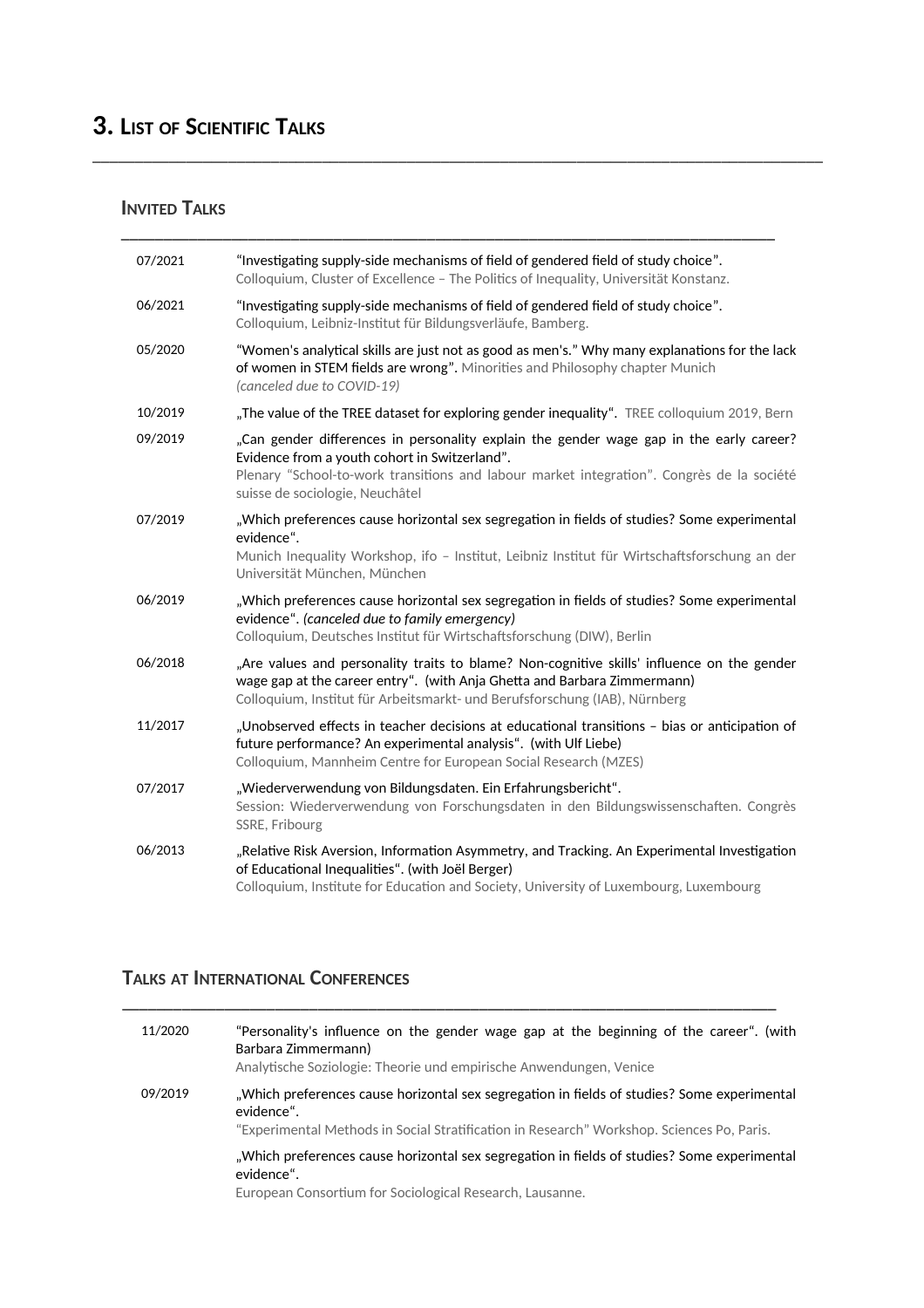| 03/2019 | "Which preferences cause horizontal sex segregation in fields of studies? Some experimental<br>evidence".<br>Spring Meeting of the Research Committee on Social Stratification and Mobility (RC28), Frankfurt.                                                    |
|---------|-------------------------------------------------------------------------------------------------------------------------------------------------------------------------------------------------------------------------------------------------------------------|
|         | "The social-origin gap in university completion among youth with the same school abilities.<br>Evidence from a Swiss cohort study". (with Daniel Oesch)<br>Spring Meeting of the Research Committee on Social Stratification and Mobility (RC28), Frankfurt.      |
| 02/2019 | "Unobserved Effects in Teacher Decisions at Educational Transitions - Bias or Anticipation of<br>Future Performance? An experimental analysis". (with Ulf Liebe)<br>Gesellschaft für empirische Bildungsforschung, Köln                                           |
| 11/2018 | "Educational aspirations and decision-making in a context of poverty. A test of rational choice<br>models in El Salvador". (with Martina Jakob)<br>Analytische Soziologie: Theorie und empirische Anwendungen, Venice                                             |
| 10/2018 | "Personality's influence on the gender wage gap at the beginning of the career". (with Anja<br>Ghetta and Barbara Zimmermann)<br>European Consortium for Sociological Research, Paris.                                                                            |
| 07/2018 | "Unobserved effects in teacher decisions at educational transitions - bias or anticipation of<br>future performance? An experimental analysis". (with Ulf Liebe)<br>AMCIS Conference on Educational Inequality: Mechanisms and Institutions, Amsterdam            |
| 05/2018 | "Unobserved effects in teacher decisions at educational transitions - bias or anticipation of<br>future performance? An experimental analysis". (with Ulf Liebe)<br>Spring Meeting of the Research Committee on Social Stratification and Mobility (RC28), Seoul. |
| 11/2017 | "Unbeobachtete Effekte bei schulischen Übertrittsentscheidungen durch das Lehrpersonal -<br>Bias oder Antizipation der zukünftigen schulischen Performance?". (with Ulf Liebe)<br>Analytische Soziologie: Theorie und empirische Anwendungen, Venice              |
| 08/2017 | "The gender wage gap in early careers: evidence from a youth cohort in Switzerland". (with<br>Daniel Oesch) TREE congress 2017, Bern                                                                                                                              |
| 08/2017 | "The gender wage gap in early careers: evidence from a youth cohort in Switzerland". (with<br>Daniel Oesch)<br>European Consortium for Sociological Research, Milano.                                                                                             |
| 08/2017 | "The gender wage gap in early careers: evidence from a youth cohort in Switzerland". (with<br>Daniel Oesch)<br>Summer Meeting of the Research Committee on Social Stratification and Mobility (RC28),<br>New York City.                                           |
| 08/2016 | "Late Tracking, More Equality of Opportunity? An Experimental Analysis". (with Joël Berger)<br>Summer Meeting of the Research Committee on Social Stratification and Mobility (RC28),<br>Bern.                                                                    |
| 07/2016 | "Late Tracking, More Equality of Opportunity? An Experimental Analysis". (with Joël Berger)<br>ISA RC 45 Session: Rational Choice and Inequalities in the Life Course. Third ISA Forum of<br>Sociology, Vienna.                                                   |
| 11/2015 | "Late Tracking, More Equality of Opportunity? An Experimental Analysis". (with Joël Berger)<br>Rational Choice Sociology, Theory and Empirical Applications. Workshop at Venice<br>International University, Venice.                                              |
| 07/2015 | "How the Education System Moderates Parents' Influence on their Children's Track Choice in<br>Switzerland".<br>(Persistent) Inequalities Reconsidered: Education and Social Mobility", Monte Verità, Ascona.                                                      |
| 05/2015 | "How the Education System Moderates Parents' Influence on their Children's Track Choice in<br>Switzerland".<br>Spring Meeting of the Research Committee on Social Stratification and Mobility (RC28),<br>Tilburg.                                                 |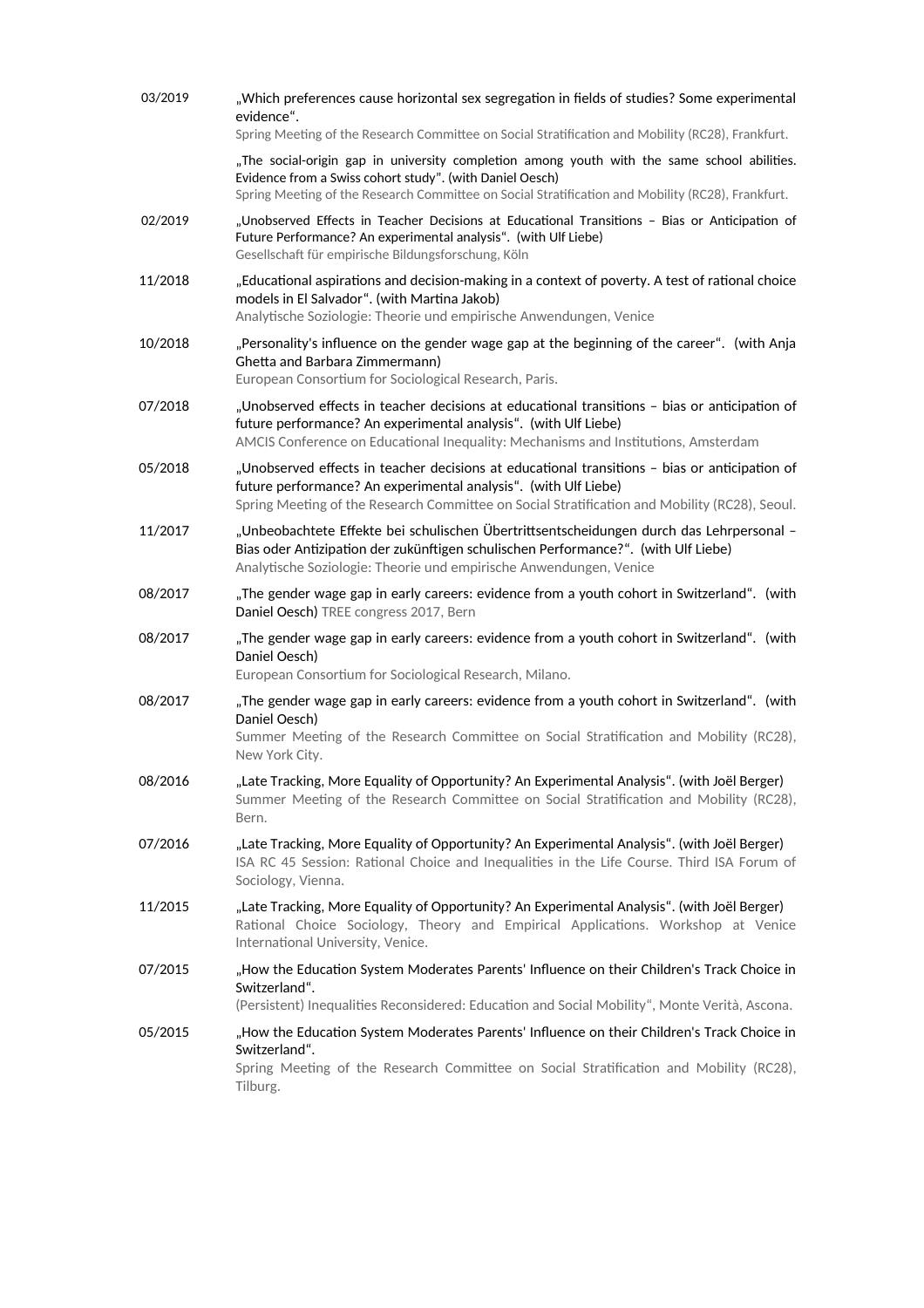11/2014 "Wie das Schulsystem den Einfluss der sozialen Herkunft bei schulischen Übertritten moderiert". Rational Choice Sociology, Theory and Empirical Applications. Workshop at Venice International University, Venice. 07/2014 . How do educational systems moderate the primary and secondary effect of social origin?" "How do educational systems shape educational inequalities?", Luxembourg. 11/2013 . The influence of primary and secondary effects of social origin on educational transitions after compulsory education in Switzerland." TREE congress 2013, "Youth and Young Adulthood: Transitions in the  $2^{nd}$  and  $3^{rd}$  Decade of Life", Basel. "Der Einfuss der kantonsspezifschen Bildungssysteme auf die Stärke der primären und sekundären Herkunftseffekte in der Schweiz". Rational Choice Sociology, Theory and Empirical Applications. Workshop at Venice International University, Venice. 06/2013 . "Der Einfluss der kantonsspezifischen Bildungssysteme auf die Stärke der primären und sekundären Herkunftseffekte in der Schweiz". SGS-Kongress 2013, "Ungleichheit und Integration in der Krise", Bern. 11/2012 "Der Einfluss der primären und sekundären Herkunftseffekte auf Bildungstransitionen nach der obligatorischen Schulbildung in der Schweiz". Rational Choice Sociology, Theory and Empirical Applications. Workshop at Venice International University, Venice. 07/2012 . Der Einfluss der sozialen Herkunft auf die Entscheidung für den Besuch eines Gymnasiums nach der obligatorischen Schulzeit. Eine Dekompositon primärer und sekundärer Herkunftseffekte anhand PISA- und TREE-Daten". SGBF-Kongress 2012 "Bildungsungleichheit und Gerechtigkeit - Wissenschaftliche und gesellschaftliche Herausforderungen, Bern. 11/2011 "Intergenerational Mobility in Switzerland". Rational Choice Sociology, Theory and Empirical Applications. Workshop at Venice International University, Venice. 06/2011 "Like Father, Like Son. Intergenerational Transmission of Social Inequality in Switzerland". (with Ben Jann) 6<sup>th</sup> International Conference of Panel Data Users in Switzerland, Lausanne.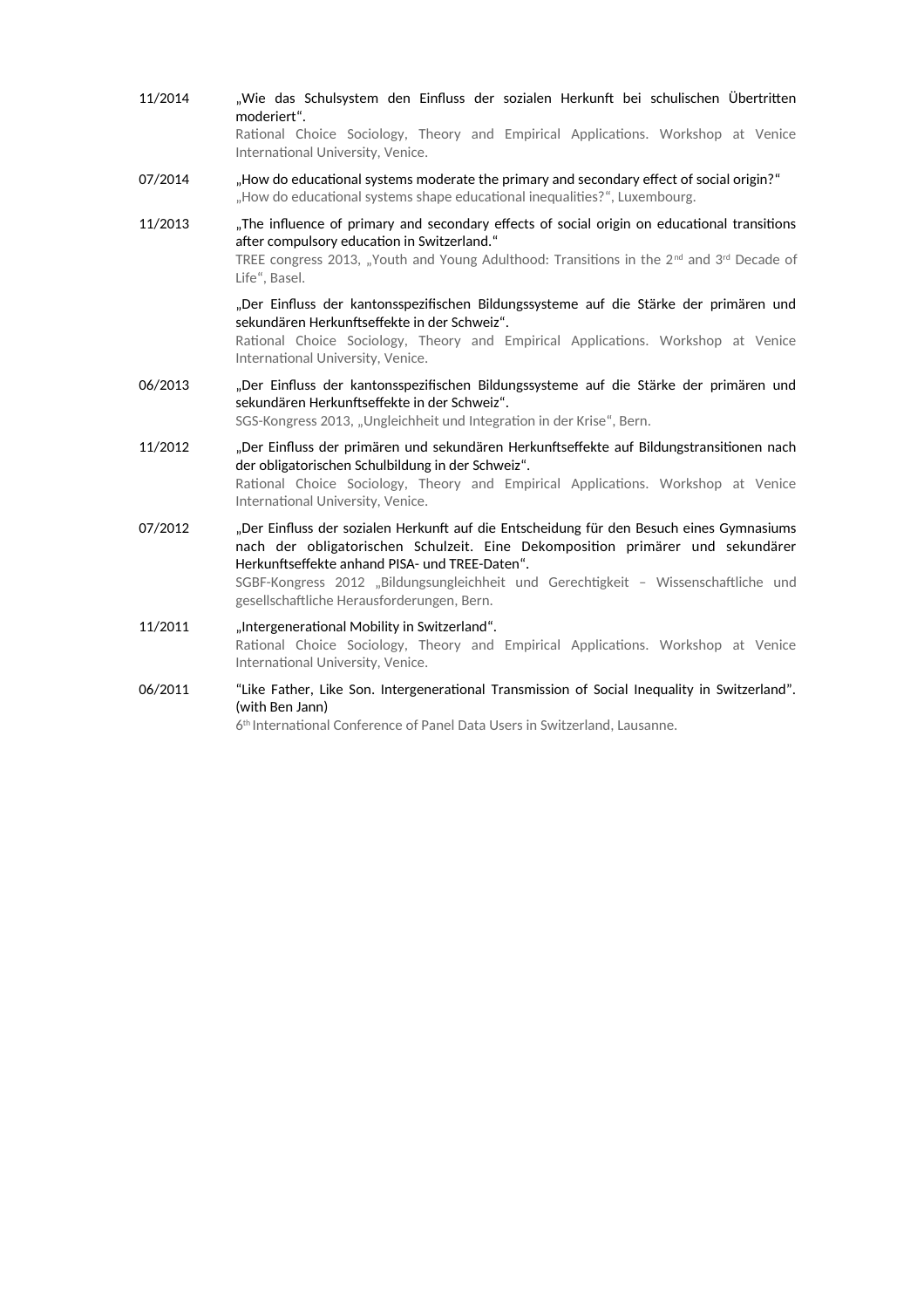# **4. THIRD PARTY FUNDING & AWARDS**

#### **AWARDS**

| 07/2020 | Best Article Prize (runner-up)<br>for the article "The gender wage gap opens long before motherhood. Panel evidence on<br>early careers in Switzerland."<br>European Sociological Review 2020 Best Article Prize              |
|---------|-------------------------------------------------------------------------------------------------------------------------------------------------------------------------------------------------------------------------------|
| 10/2019 | Teaching award for my seminar<br>"Genetik in den Sozialwissenschaften" (Genetics in Social Science)<br>University of Bern                                                                                                     |
| 07/2016 | Best Student Paper Award:<br>"Late School Tracking, Less Class Bias in Educational Decision-Making? The Uncertainty<br>Reduction Mechanism and Its Experimental Testing"<br>Research Committee on Rational Choice (ISA RC 45) |

\_\_\_\_\_\_\_\_\_\_\_\_\_\_\_\_\_\_\_\_\_\_\_\_\_\_\_\_\_\_\_\_\_\_\_\_\_\_\_\_\_\_\_\_\_\_\_\_\_\_\_\_\_\_\_\_\_\_\_\_\_\_\_\_\_\_\_\_\_\_\_\_\_\_\_\_\_\_\_\_\_\_\_\_\_\_

## **THIRD PARTY FUNDING**

| 09/2021 - 08/2025 | Awardee of an Ambizione grant (CHF 830'349, around $\epsilon$ 776'000)<br>Funding Scheme by SNSF (Swiss National Science Foundation)<br>Sole principal investigator                      |
|-------------------|------------------------------------------------------------------------------------------------------------------------------------------------------------------------------------------|
| 04/2021 - 08/2021 | Awardee of a fellowship at the Cluster of Excellence<br>"The Politics of Inequality" (€ 63'000)<br>University of Konstanz                                                                |
| declined          | Awardee of a return grant (CHF 112'383, around $\epsilon$ 105'000)<br>Funding Scheme by SNSF (Swiss National Science Foundation)<br>Sole principal investigator                          |
| 09/2018 - 08/2020 | Awardee of a Postdoc. Mobility grant (CHF 97'400, around $\epsilon$ 86'000)<br>Funding Scheme by SNSF (Swiss National Science Foundation)<br>Sole principal investigator                 |
| 08/2013 - 07/2015 | Awardee of a Doc. CH grant (CHF 151'400; around $\epsilon$ 135'000)<br>Excellent Young Scholar Funding Scheme by SNSF (Swiss National Science Foundation)<br>Sole principal investigator |

**\_\_\_\_\_\_\_\_\_\_\_\_\_\_\_\_\_\_\_\_\_\_\_\_\_\_\_\_\_\_\_\_\_\_\_\_\_\_\_\_\_\_\_\_\_\_\_\_\_\_\_\_\_\_\_\_\_\_\_\_\_\_\_\_\_\_\_\_\_\_\_\_\_\_\_\_\_**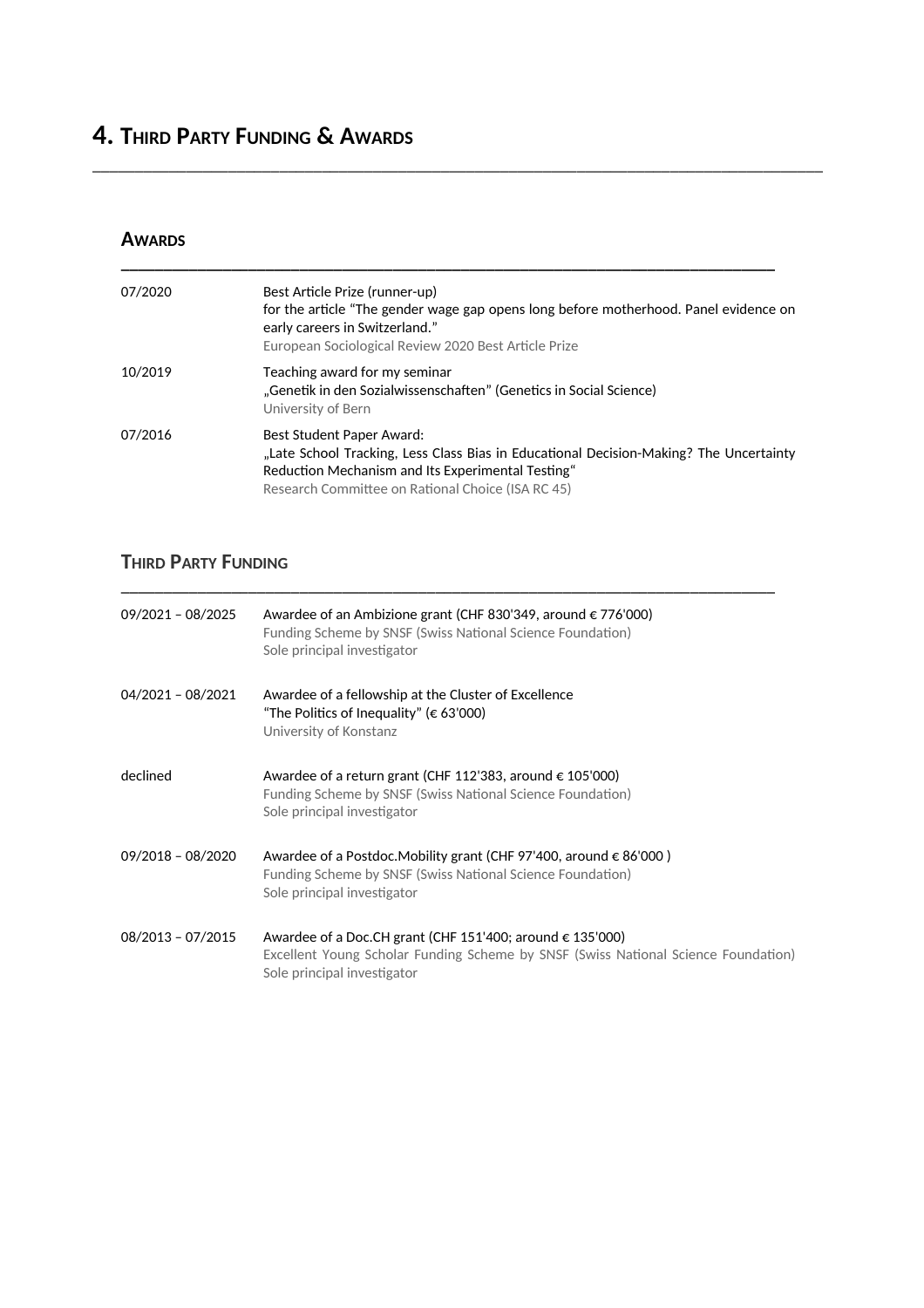# **5. ACTIVITIES AS AN EXPERT / PUBLIC OUTREACH**

**TV INTERVIEWS, INVITED TALKS, PANEL DISCUSSIONS, EXPERT FOR NEWSPAPER ARTICLES**

\_\_\_\_\_\_\_\_\_\_\_\_\_\_\_\_\_\_\_\_\_\_\_\_\_\_\_\_\_\_\_\_\_\_\_\_\_\_\_\_\_\_\_\_\_\_\_\_\_\_\_\_\_\_\_\_\_\_\_\_\_\_\_\_\_\_\_\_\_\_\_\_\_\_\_\_\_\_\_\_\_\_\_\_\_\_

| 04/2021 | "Wer hat, dem wird gegeben? Eine kritische Betrachtung der Chancengerechtigkeit im<br>deutschen Bildungssystem". Keynote for a seminar on elite promotion in Germany.<br>Konrad-Adenauer Foundation, Munich                                                                                                                              |
|---------|------------------------------------------------------------------------------------------------------------------------------------------------------------------------------------------------------------------------------------------------------------------------------------------------------------------------------------------|
| 04/2021 | Interview on science communication with Sabine Gysi. SciComm Palaver.                                                                                                                                                                                                                                                                    |
| 04/2021 | "Social inequality in tertiary education Taking a closer look at the dimension social class<br>and gender" Keynote. 2 <sup>nd</sup> interdisciplinary Swiss students' conference.                                                                                                                                                        |
| 01/2021 | Scientific expert for the newspaper article "Gesucht: Gesamtlösungen statt<br>Einzelpflästerchen" by Claudia Weiss. Curaviva, Ausgabe 1-2, 2021                                                                                                                                                                                          |
| 01/2021 | Interview and scientific expert for the newspaper article "Gelernte Rollenbilder<br>zeentieren die Lohnlücke" by Jonas Raab. Die Wirtschaftszeitung, January 2021                                                                                                                                                                        |
| 01/2021 | TV interview and scientific expert for the TV show "Fast Forward" on the question of<br>educational inequality in Switzerland. Schweizerischer Rundfunk. 17.1.2021                                                                                                                                                                       |
| 09/2020 | Expert for the newspaper article: "Gemütliches Beisammensein im Elfenbeinturm" by<br>Diana Frei. Surprise.                                                                                                                                                                                                                               |
| 07/2020 | Expert for the newspaper article: "In Zürich ist das Gerangel um Gymiplätze am<br>härtesten." by Simone Luchetta and Edgar Schuler. Tagesanzeiger.                                                                                                                                                                                       |
| 05/2020 | "Wer hat, dem wird gegeben? Eine kritische Betrachtung der Chancengerechtigkeit im<br>deutschen Bildungssystem". Keynote for a seminar on elite promotion in Germany.<br>Konrad-Adenauer Foundation, Munich<br>(canceled due to COVID-19)                                                                                                |
| 03/2020 | Expert in TV show "Abendschau". Topic: Gender pay gap and the role of negotiations.<br>Bayerischer Rundfunk, 17.3.2020                                                                                                                                                                                                                   |
| 03/2020 | "Zu viel Gefühl, zu wenig Biss? Zu Mythos und Wirklichkeit beim Thema Frauen in<br>Gehaltsverhandlungen". Opening keynote for the Bavarian Equal Pay Day and<br>participation in the panel discussion.<br>Bavarian Ministry of Social Affairs and Catholic German Women's Association (KDFB)                                             |
| 11/2019 | "Zu viel Gefühl, zu wenig Biss? Zu Mythos und Wirklichkeit beim Thema Frauen in<br>Gehaltsverhandlungen". Opening keynote for the German Equal Pay Day Forum.<br>International Federation of Business and Professional Women (BPW) Germany e.V. on<br>behalf of the Federal Ministry of Family Affairs, Senior Citizens, Women and Youth |

#### **ARTICLES FOR THE GENERAL PUBLIC**

| 2020 | "Zu viel Gefühl, zu wenig Biss? Mythen und tatsächliche Ursachen des Gender Pay Gaps".<br>Journal zum Equal Pay Day 2020: 8 - 9.                                                                                                                                          |
|------|---------------------------------------------------------------------------------------------------------------------------------------------------------------------------------------------------------------------------------------------------------------------------|
| 2019 | "Die Lohnungleichheit zwischen Männern und Frauen beginnt lange vor der<br>Familiengründung / L'inégalité salariale entre hommes et femmes commence bien avant<br>la fondation d'une famille". Social Change in Switzerland, Number 18, June 2019. (with<br>Daniel Oesch) |
| 2019 | "Lohnungleichheit startet lange vor der Mutterschaft / L'inégalité salariale entre les<br>sexes commence bien avant la maternité". Tagesanzeiger / Der Bund, Le Temps. Edition<br>from June 7th, 2019. (with Daniel Oesch)                                                |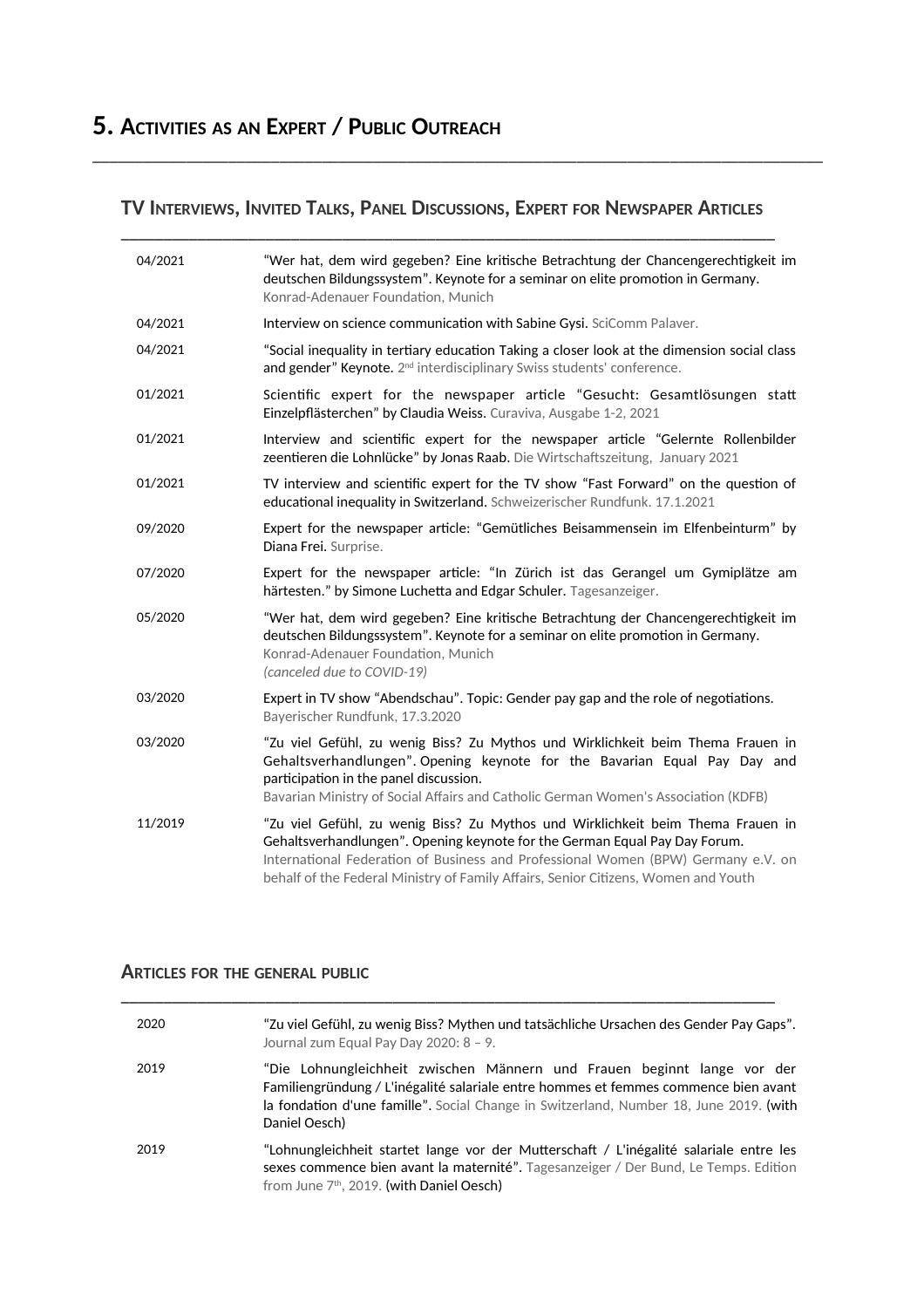#### **REVIEWING ACTIVITIES**

Applied Economics, European Sociological Review, Journal of Labour Market Research, Quality and Quantty, Social Politics, Social Stratification and Mobility, Sociology of Education, Swiss Journal of Sociology, Swiss Political Science Review

\_\_\_\_\_\_\_\_\_\_\_\_\_\_\_\_\_\_\_\_\_\_\_\_\_\_\_\_\_\_\_\_\_\_\_\_\_\_\_\_\_\_\_\_\_\_\_\_\_\_\_\_\_\_\_\_\_\_\_\_\_\_\_\_\_\_\_\_\_\_\_\_\_\_\_\_\_\_\_\_\_\_\_\_\_\_

\_\_\_\_\_\_\_\_\_\_\_\_\_\_\_\_\_\_\_\_\_\_\_\_\_\_\_\_\_\_\_\_\_\_\_\_\_\_\_\_\_\_\_\_\_\_\_\_\_\_\_\_\_\_\_\_\_\_\_\_\_\_\_\_\_\_\_\_\_\_\_\_\_\_\_\_\_

**\_\_\_\_\_\_\_\_\_\_\_\_\_\_\_\_\_\_\_\_\_\_\_\_\_\_\_\_\_\_\_\_\_\_\_\_\_\_\_\_\_\_\_\_\_\_\_\_\_\_\_\_\_\_\_\_\_\_\_\_\_\_\_\_\_\_\_\_\_\_\_\_\_\_\_\_\_**

# **6. TEACHING**

### **TEACHING EXPERIENCE**

| <b>Fall 2020</b>                                         | Vorlesung "Empirie. Quantitative Methoden" inkl. Tutoratsaufsicht<br>Universität Konstanz<br>(Lecture in quantitative methods)<br>Evaluation score (average): 4.3 out of 5 (scale reversed)                                                        |
|----------------------------------------------------------|----------------------------------------------------------------------------------------------------------------------------------------------------------------------------------------------------------------------------------------------------|
| <b>Fall 2020</b>                                         | MA-Seminar "Soziale Ungleichheit in der Coronakrise", with Prof. Dr. Andreas Diekmann<br>Universität Konstanz and Universität Leipzig<br>(Social inequality during the Corona crisis)<br>Evaluation score (average): 4.4 out of 5 (scale reversed) |
| <b>Fall 2020</b>                                         | Kolloquium Empirische Sozialforschung, with Prof. Dr. Claudia Diehl,<br>Prof. Dr. Susanne Strauß and Prof. Dr. Maarten Buis<br>Universität Konstanz                                                                                                |
| <b>Fall 2019</b><br><b>Fall 2018</b><br><b>Fall 2017</b> | Übung "Arbeitstechniken der Sozialwissenschaft"<br>Universität Bern<br>(Working techniques in Social Science)<br>Evaluation score (average): 4.6 out of 5                                                                                          |
| Spring 2019                                              | Blockseminar "Genetik in den Sozialwissenschaften"<br>Universität Bern<br>(Genetics in Social Science)<br>Evaluation score (average): 4.9 out of 5, won a teaching award by the University of Bern                                                 |
| Spring 2016                                              | BA-Seminar "Workshop empirische Arbeiten schreiben"<br>Universität Bern<br>(Workshop on how to write an essay)<br>Evaluation score (average): 4.9 out of 5                                                                                         |
| <b>Fall 2015</b><br><b>Fall 2011</b>                     | BA-/MA-Seminar "Einführung in die empirische Religionssoziologie"<br>Universität Bern<br>(Introduction to the field of sociology of religion)<br>Evaluation score (average): 4.7 out of 5                                                          |
| Spring 2015<br>Spring 2013                               | BA-/MA-Seminar "Empirische Studien zu Geschlechterungleichheit"<br>Universität Bern<br>(Introduction to the field of gender inequality)<br>Evaluation score (average): 4.6 out of 5                                                                |
| <b>Fall 2014</b><br><b>Fall 2012</b>                     | BA-/MA-Seminar "Ungleichheit und soziale Gerechtigkeit", with Prof. Dr. Ben Jann<br>Universität Bern<br>(Inequality and social justice)<br>Evaluation score (average): 4.7 out of 5                                                                |